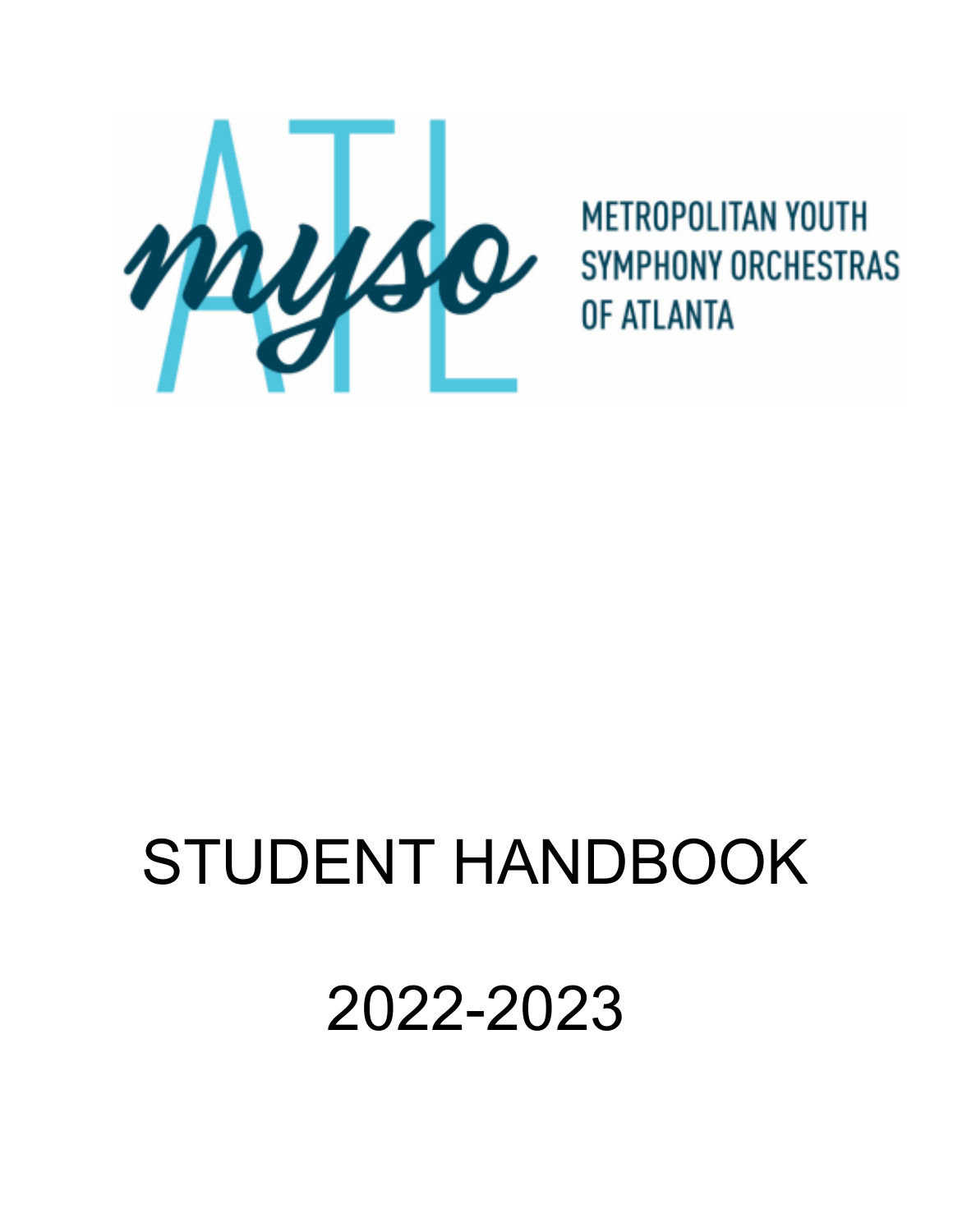# **Mission Statement**

The Metropolitan Youth Symphony Orchestras of Atlanta (MYSO) is dedicated to providing exceptional music-making in a supportive environment fostering creativity and camaraderie, to instill a life-long love of music in its members.

# **Table of Contents**

- Page 2 Mission Statement and Table of Contents
- Page 3 Welcome Letter
- Page 4 -5 MYSO Team and Contact Information and Weekly

Rehearsal Information

Page 6 – MYSO History

Page 7-8 – Membership Policies, Attendance Policy, Concert

Information

Page 9 – Concert Dress Code and Tuition / Financial Aid

Page 10 – MYSO Student / Guardian Pledge Form\*\*

Page 11 – MYSO Photo Release Form\*\*

Page 12-13 – COVID-19 Liability Waiver\*\*

\*\* *Please sign and return this document to MYSO Operations Manager by the first rehearsal. Scanned and emailed copies are preferable, however, hard copies may be submitted during check in for the first rehearsal.*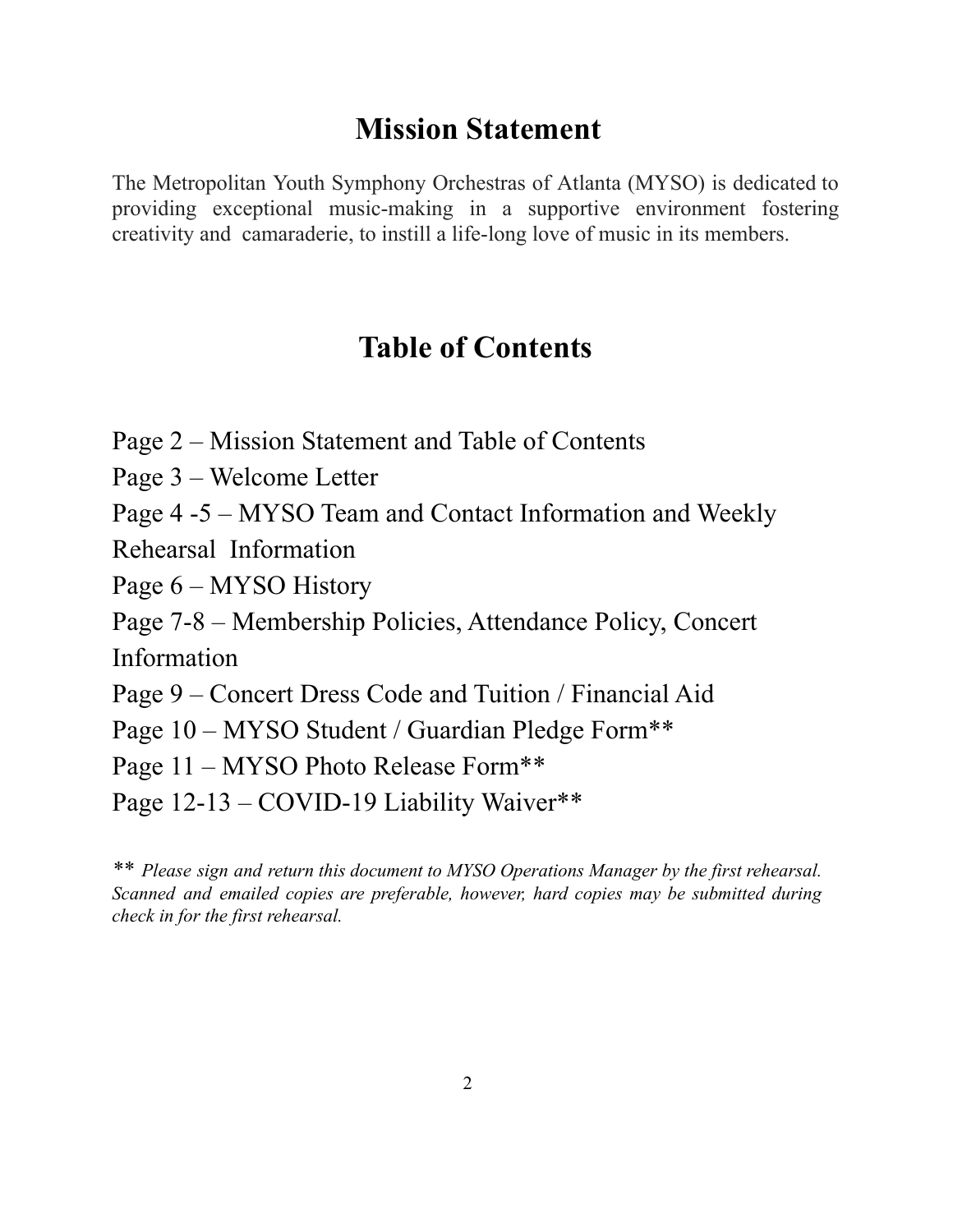Welcome to the 2022 - 2023 season of the Metropolitan Youth Symphony Orchestras of Atlanta. W**e are excited about the season ahead with guest artists, a potential spring trip to Tampa, Fl, and concerts at new venues (the Ferst Center on campus at Georgia Tech University, and Gas South Theater in Duluth).**

Many of our staff remain the same this season with our conductors, Dr. Cathie Hudnall and Carl Rieke, Megan Williams (Executive Director), Brittany Salkill (Artistic Administrator) and Barrie Herman (Operations Manager). We will be having our chamber music program open to all MYSO members, and we will have coaches available for woodwind, brass, and string ensembles.

Students who are accepted into Philharmonia as a brass or woodwind player will be able to play in a chamber ensemble weekly as part of their ensemble rehearsal (no additional time required).

Financial Aid (student need based) and Tuition Scholarships (based on instrumentation needs of the orchestras) will once again be available for students. Completed applications for both of these are due by **August 30, 2022**; application forms are on the MYSO website.

Please feel free to reach out to MYSO staff if you have questions or concerns.

Looking forward to having you with us this season!

The MYSO Team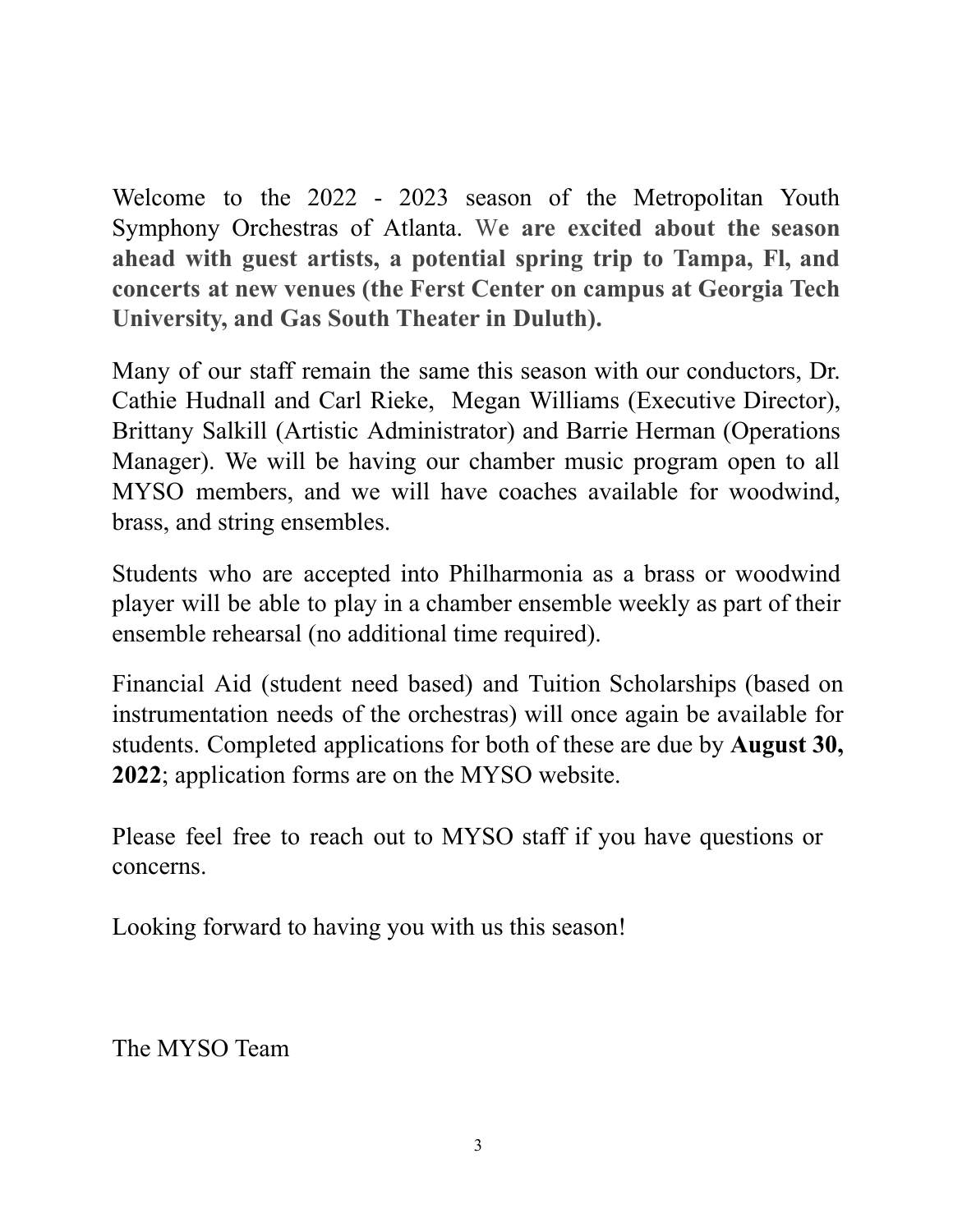# **The MYSO Team**

# **Board of Directors**

Kim Johnson, Chair Patrick Kinsella, Vice Chair Donnell Francis Michael Snell Ricky Saucedo Jason Bastow Luis Falcon Samuel Saavedra Stephanie Voss

## **Artistic Staff**

Cathie Hudnall, Artistic Director and Symphony

Conductor Carl Rieke, Philharmonia Conductor

Jill Benway, MYSO Assistant Robert Ambrose, GSU Liaison

# **Administrative Staff**

Megan Williams, Executive Director Barrie Herman, Operations Manager Brittany Salkill, Website Administrator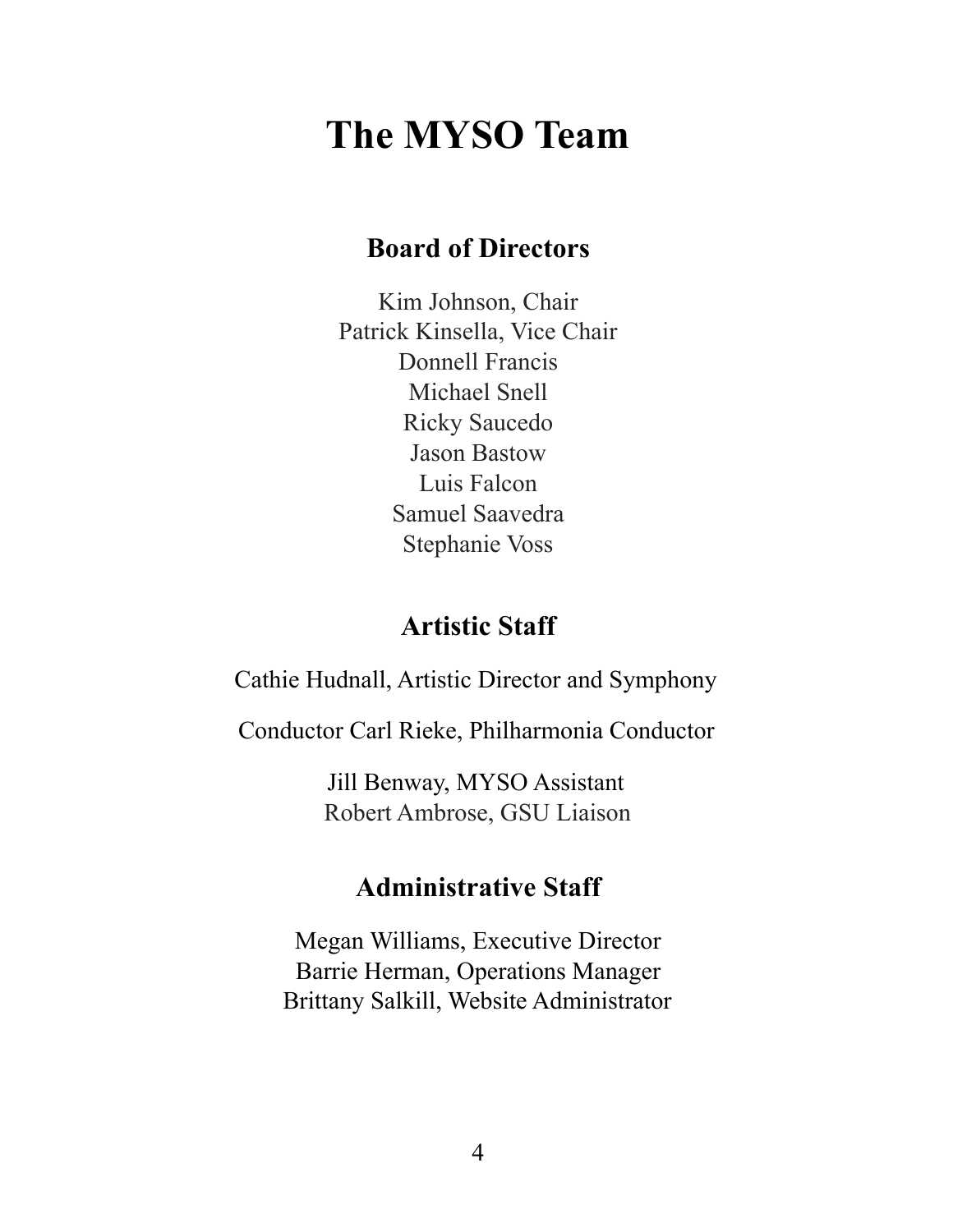# **Contact Information**

Email: [info@mysoatlanta.org](mailto:info@mysoatlanta.org) Website: [www.mysoatlanta.org](http://www.mysoatlanta.org) Facebook: www.facebook.com/mysoatlanta Absences: send email in advance to  $info@mysoatlanta.org$ 

#### **Remind101 Text and Email Messages**

Much of our communication will be sent through the Remind app. Please sign up to be a part of the message group by using one of the following methods:

> **To sign up by email, go to: <https://www.remind.com/join/mysom> To sign up by text:** text @mysom to the number 81010

**To register for CutTime access** (email and payment invoices) please send an invitation request to  $info@mysoatlanta.org$ 

#### **Staff Contact Information**

Dr. Cathie Hudnall, Symphony Conductor chudnall@mysoatlanta.org

Carl Rieke, Philharmonia Conductor info@mysoatlanta.org

Barrie Herman, Operations Manager Barrie@mysoatlanta.org

Brittany Salkill, Website Administrator Brittany@mysoatlanta.org

#### **Tentative Rehearsal Location and Weekly Schedule**

Georgia State University Aderhold Learning Center 60 Luckie St NW Atlanta, GA 30303

**Sinfonietta Orchestra** 1:45PM- 2:45PM (Sundays) ALC Room 430

**Philharmonia Orchestra** 3:00PM-5:30PM (Sundays) ALC Room 430

**Symphony Orchestra** 3:00PM-5:15PM (Sundays) ALC Room 405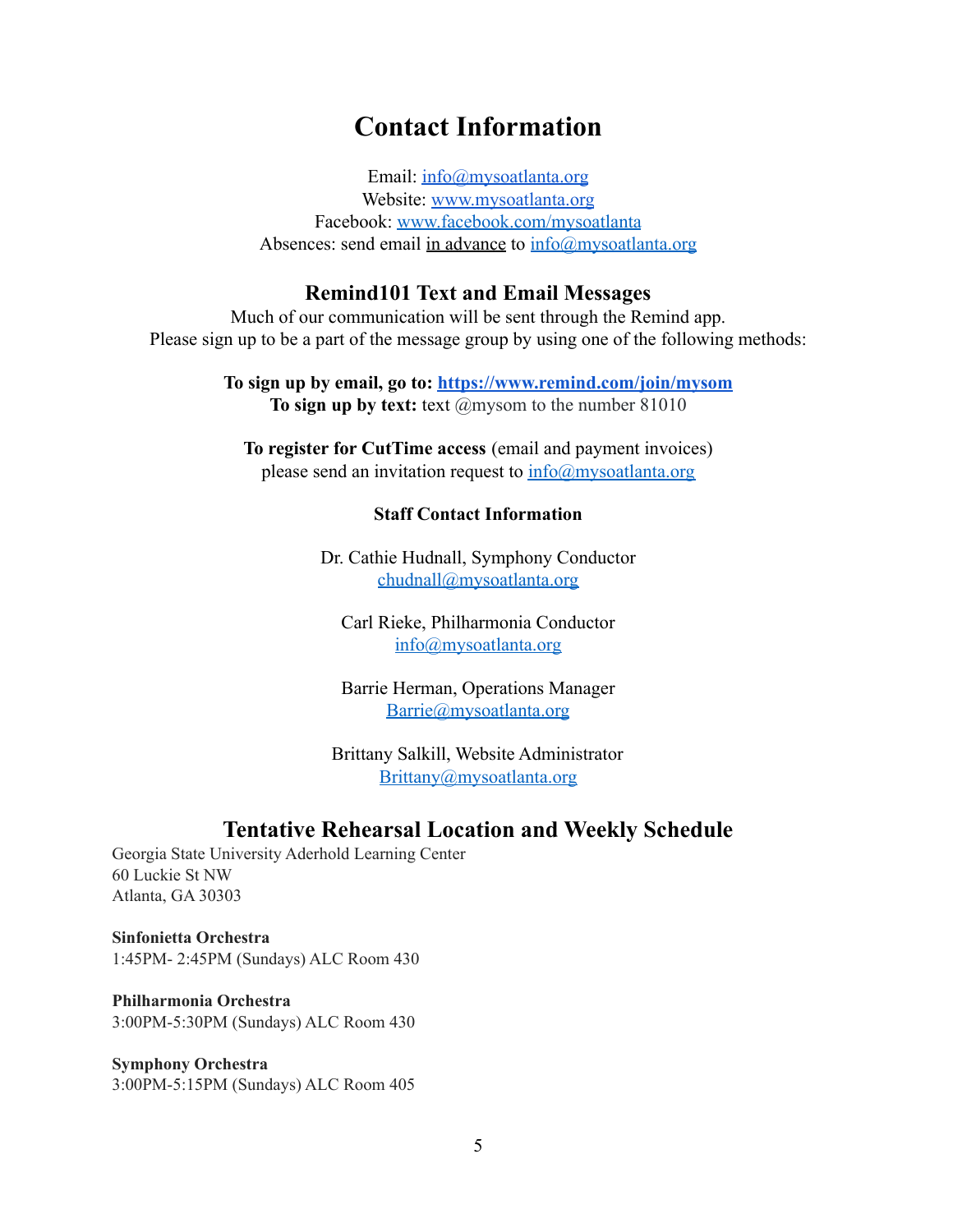# **MYSO HISTORY**

MYSO is a non-profit  $[501(c)(3)]$  Georgia corporation that serves the entire metropolitan Atlanta area and its surrounding communities.

MYSO was co-founded in 1989 by Dr. James Middleton and Mrs. Julia Waugh. Initially composed of thirteen string musicians from two Gwinnett County schools, MYSO presented its debut concert on May 5, 1991. MYSO's first symphony concert, incorporating winds, was presented on May 3, 1992. In 1994 Mr. Dave Cady became President of the Board of Directors and Dr. Marilyn Seelman was appointed Music Director. In January 1995, MYSO expanded into a full orchestra. In 1997, following Mr. Cady's untimely death, MYSO created the Dave Cady Memorial Scholarship Fund, supporting students' musical enrichment, in his honor.

Another string orchestra was added approximately 10 years later. In 2016, that group was expanded into a second full symphonic orchestra, the Philharmonia. Carle Rieke has conducted that group for many years.

In 2014, after over 20 years of service, Dr. Marilyn Seelman retired as Music Director of MYSO and in 2018 Dr. Cathie Hudnall became the new Artistic Director and Conductor of the MYSO Symphony. Also in 2018, a new chamber music program was added to MYSO's offerings. Our relationship with Georgia State University, our primary rehearsal and concert location, has expanded to engage several faculty and graduate students that work with MYSO.

#### **Notable Performances include:**

- Carnegie Hall 2019
- Georgia Music Educators Conference in Savannah
- 51<sup>st</sup> Annual Midwest Band and Orchestra Clinic in Chicago
- Spivey Hall
- Piccolo Spoleto Festival in Charleston, SC
- E-Trade Half-time Show of Super Bowl XXXIV
- 55<sup>th</sup> Anniversary of the United Nations
- Gala performances with Cecil Welch (lead trumpeter and soloist for Henry Mancini) and the Irerra **Brothers**
- Carnegie Hall
- Honolulu, Hawaii, Pearl Harbor Performance on D-Day Anniversary
- Beijing, Nanjing and Shanghai China
- Costa Rica
- European Tour, including Budapest, Vienna and Prague
- Disney Entertainment, Millennium Orchestra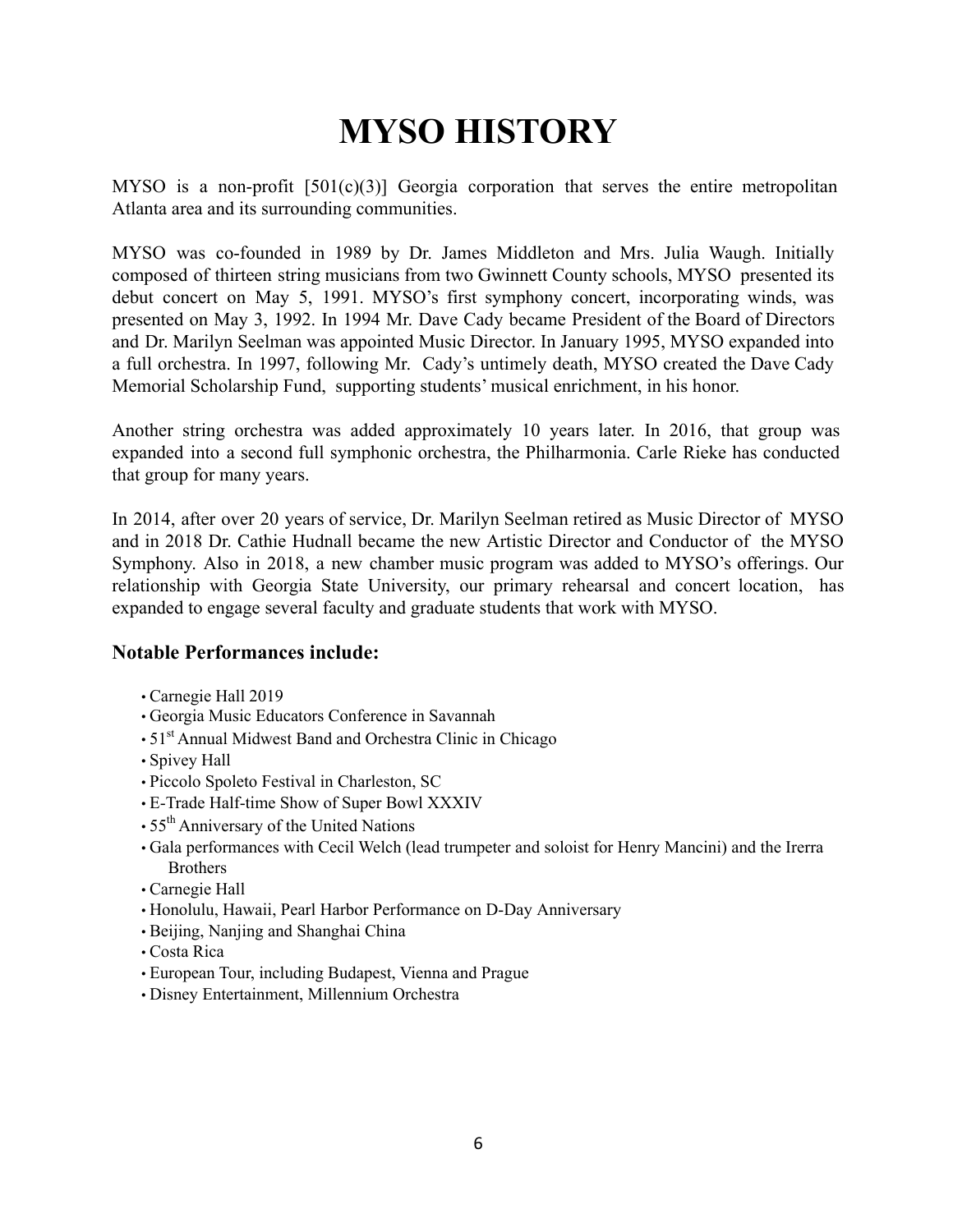# **Membership and Attendance Policies**

#### **Code of Conduct**

Members of MYSO perform locally and tour as a group. All participating musicians are representatives of the organization, and the behavior and dress of each musician reflects upon the entire group. It is essential to respect the rights and property of others. Each student is expected to use good manners, display common courtesy, and show consideration for others. MYSO strictly enforces a zero-tolerance policy with regards to the use of drugs and alcohol, smoking, any other illegal activities, and any form of harassment towards students and staff.

#### **School Participation**

Participation in a school music program is required, providing one exists.

#### **Music**

It is the musician's responsibility to maintain the music provided to them by MYSO. The music folder and all MYSO hardcopy music are to be returned to the Operations Manager or Orchestra Assistant at the end of the season or upon the musician's departure from MYSO. If the musician habitually arrives at rehearsal without his or her music and requests extra parts, music will no longer be provided. Music you print out from a digital document does not have to be returned.

### **Attendance Policy**

#### **Concerts**

MYSO students are expected to make a yearlong commitment to participate in all MYSO concerts. If you know at the beginning of the season that you have a conflict with our concert schedule, you should not accept a position with MYSO for the season.

#### **Rehearsals**

It is imperative that each member of the orchestra makes every effort to attend every rehearsal (both virtual and in-person) for each concert period. This continuity will enable the orchestra to develop and produce a musical product of the highest caliber. At virtual sessions, musician attendance will be noted by staff. For in-person activities, musicians will be required to sign the attendance form at the beginning of each rehearsal. No parent, sibling, or other musician will be allowed to sign in for another person.

MYSO has an absence policy that allows no more than three (6) absences for the entire season, and no more than one (2) per concert cycle (see rehearsal/concert schedule). If a musician is absent more than one (2) times in one concert cycle, they will be asked to perform their music for the conductor in order to determine their readiness. If the conductor determines that the musician is not prepared for a concert due to excessive absences, the musician may not be permitted to perform in the subsequent concert.

#### **Notice of Advanced Absence:**

Any member who will be absent from a rehearsal or virtual activity should advise the Operations Manager in advance by email sent to: info@mysoatlanta.org

#### **Excessive Absences:**

After the  $3<sup>rd</sup>$  absence, the musician will be asked to demonstrate that extenuating circumstances resulted in his/her excessive absences. It is the responsibility of the musician to keep track of their absences. No notification of excessive absences will be given to the musician. Continued or excessive absence may lead to dismissal from MYSO. If there are extenuating circumstances that resulted in the absenteeism, a written appeal may be made to the Executive Director. The Executive Director and Music Director will review the appeal, and their ruling on the appeal will be final.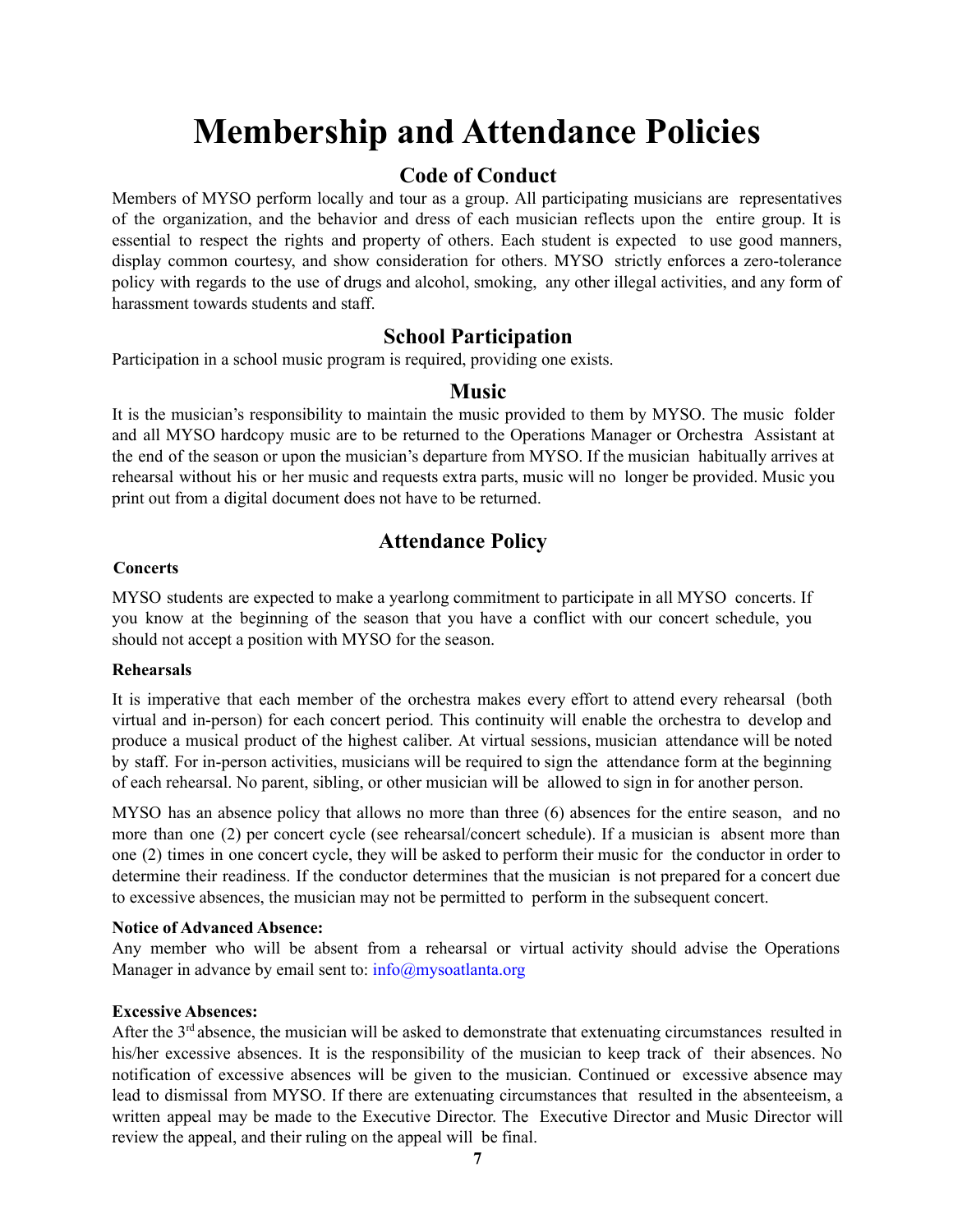#### **Tardiness:**

Arriving late to rehearsal is disruptive and disrespectful to the conductor and fellow musicians. Please make every effort to arrive at rehearsal on time. You should be tuned and ready to play BEFORE the rehearsal start time. Leaving rehearsal before dismissal is also disruptive and is not allowed. The Artistic Director must be informed before rehearsal of any situation in which a student must leave early.

**Note:** A musician will be marked tardy if he/she arrives ten (10) minutes after the posted rehearsal start time. Two (2) times being tardy and/or leaving a rehearsal early will equal one (1) absence.

#### **Words To Live By For Every EMPLOYED Musician**

If the musician arrives at 2:45 for a 3:00 rehearsal, they are ON TIME. If the musician arrives at 3:00, they are LATE and if they arrive at 3:15 they are FIRED!

#### **Materials for Rehearsal**

Each musician is responsible for the following items at in-person rehearsals:

1. Instrument in good playing condition. Percussionists need to bring sticks and mallets.

2. Assigned music folder with all MYSO music inside. DO NOT depend on your stand partner.

3. Pencil with erasers to make markings on your music. NO PENS.

4. Accessories such as rosin, shoulder rest, mutes, endpins, extra strings, extra reeds, valve oil, bass stool, etc.

5. **NO PHONES ARE ALLOWED IN REHEARSALAND SHOULD BE EITHER TURNED OFF OR IN SILENT MODE.** Failure to obey this rule may result in disciplinary action.

6. For virtual sessions, please log in by the session's start time with whatever you need to participate fully in the session.

### **Concert Information**

MYSO performs three formal concerts a year. Students are expected to perform at all MYSO concerts. The MYSO website contains the season schedule and other information on upcoming events. Any MYSO member who determines he/she will be unavailable for any of the scheduled concerts must contact the Operations Manager immediately by email at  $info@mvsoatlanta.org$ .

### **Concert Dress Code**

The goal of the orchestra concert dress policy is to present a unified appearance to the audience. Any member who comes to a performance in unacceptable attire will not be allowed to perform.

**Gentlemen in Symphony:** black tuxedo trousers, black jacket or tux jacket, black cummerbund, white tuxedo shirt, and black bow tie, black dress shoes with LONG black socks. No sneakers, white socks, or tennis shoes are permitted.

**Gentlemen in Philharmonia:** black trousers, black bow (or straight) tie, black shirt, black dress shoes with LONG black socks. No jacket required. No sneakers, white socks, or tennis shoes are permitted.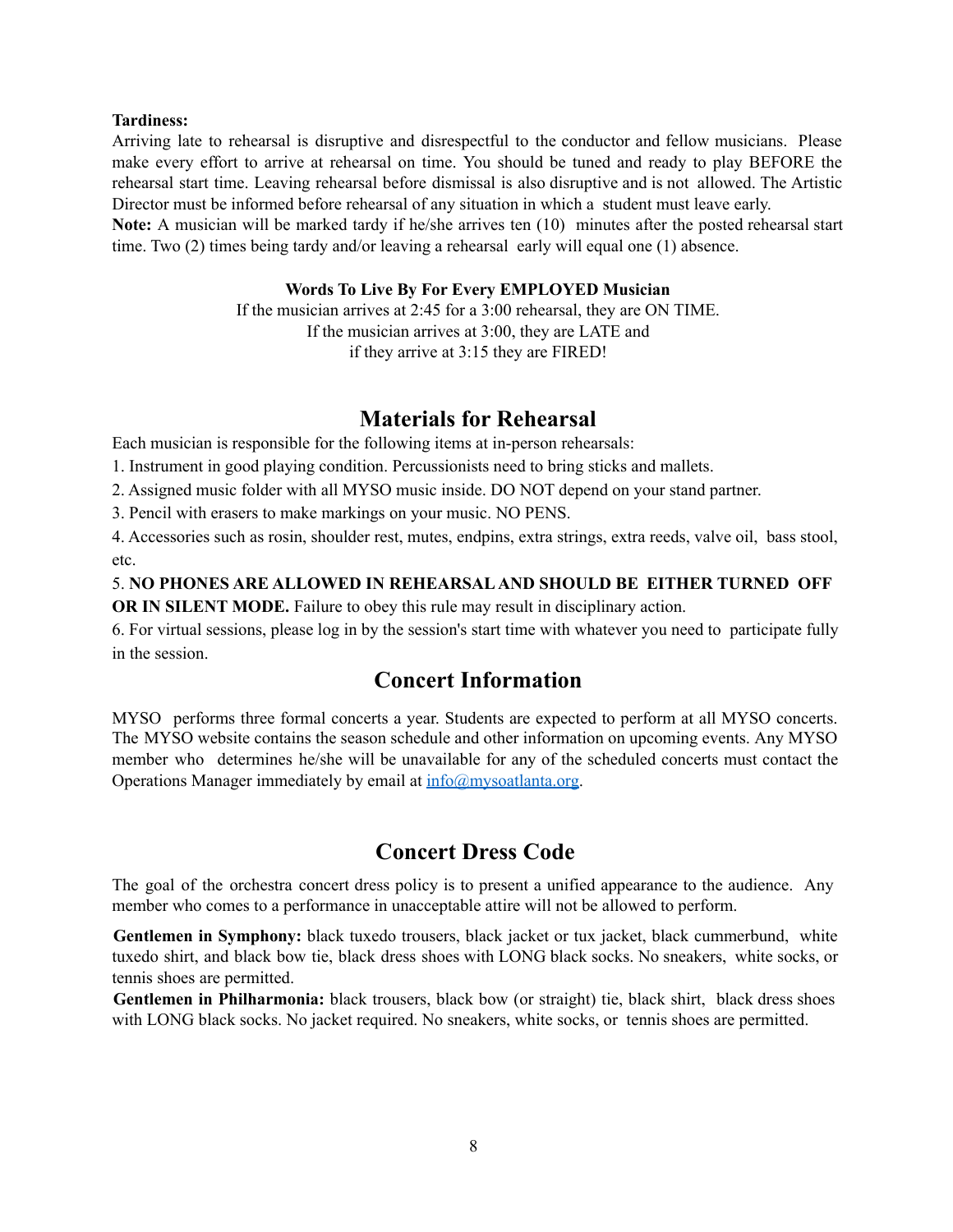**Ladies in both performing groups**: long black dress, long black skirt, or black dress slacks; no side, front or back slits, no capri length pants, no jeans. Pants or skirts must be at least ankle length when seated; no skin-tight pants, tights or leggings; black dress top with long sleeves or three-quarter length sleeve. Black dress shoes; no heels, no sneakers.

#### **Section Seating**

Preliminary seating will be assigned at the first rehearsal. However, students may be given new seating assignments at any time during the season and the Conductor's decision is final.

#### **Tuition**

Membership in MYSO is for the entire season and tuition is non-refundable. Tuition payments are due IN FULL by **August 28** and can be paid through the CutTime database program (preferred) or by check mailed to: MYSO, PO Box 14163, Atlanta, GA 30324. (Mailed checks must ARRIVE by the deadline.) Exceptions to the tuition deadline must be approved in advance by the Executive Director.

**Payments MUST include the student's name in the notes section of the check or PayPal in order to ensure timely credit to a student's account.** A small fee is added to PayPal payments to defray the costs of using that service.

Tuition can be tracked through CutTime, our online database program. Each student will be assigned an account where you can login, check tuition account balance and make payments. Login information will be provided by email with instructions on how to use the program.

#### **Financial Aid**

A limited amount of financial aid is available for qualifying musicians based on demonstrated financial need. Requests for financial aid must be submitted to the Executive Director for consideration no later than **August 30, 2022.** Financial Aid forms are available on the MYSO website. Be sure to include all required forms and information in ONE email. Incomplete applications will not be considered.

#### **Tuition Scholarships**

A limited number of tuition scholarships will be awarded, by invitation only, based on the needs of the orchestra ensembles to make sure all orchestra sections are fully staffed. Tuition Scholarship forms are available on the MYSO website and must be submitted by **August 30, 2022** for consideration.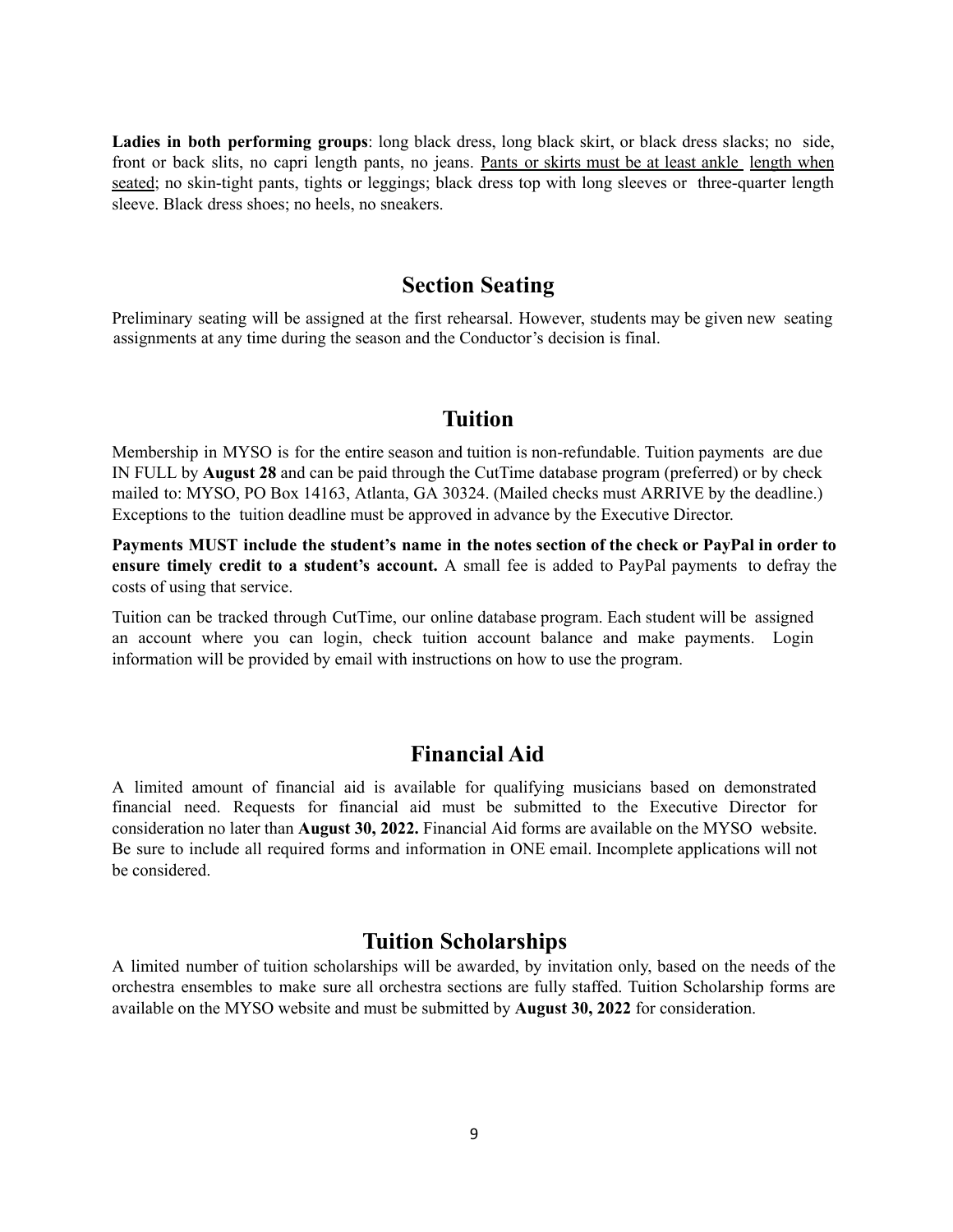

### **2022 – 2023 MYSO Student / Guardian Pledge Due 9/11/22**

I/We have read the 2022-2023 MYSO Handbook and understand the contents. Additionally, I/we agree to adhere to the policies set forth in the handbook, most notably, the code of conduct and attendance policies. **I/We understand that I/we are responsible for paying all required fees by the deadline dates unless other arrangements have been made, in advance, with the Executive Director**. Failure to pay required fees could result in a student's dismissal from MYSO. **I/We understand that by signing below, I/we are granting permission for my student, listed above, to participate in all MYSO sanctioned activities, and in addition, I agree to assist my student with adhering to the policies set forth in this handbook.**

| <b>Student Printed Name:</b>  |                                       |
|-------------------------------|---------------------------------------|
| Student Signature:            |                                       |
| Parent/Guardian Printed Name: |                                       |
| Parent/Guardian Signature:    | Date: $\frac{\ }{2}$ / $\frac{\ }{2}$ |

*Please sign and return to MYSO Operations Manager by the first rehearsal. Scanned and emailed copies sent to info@mysoatlanta.org .*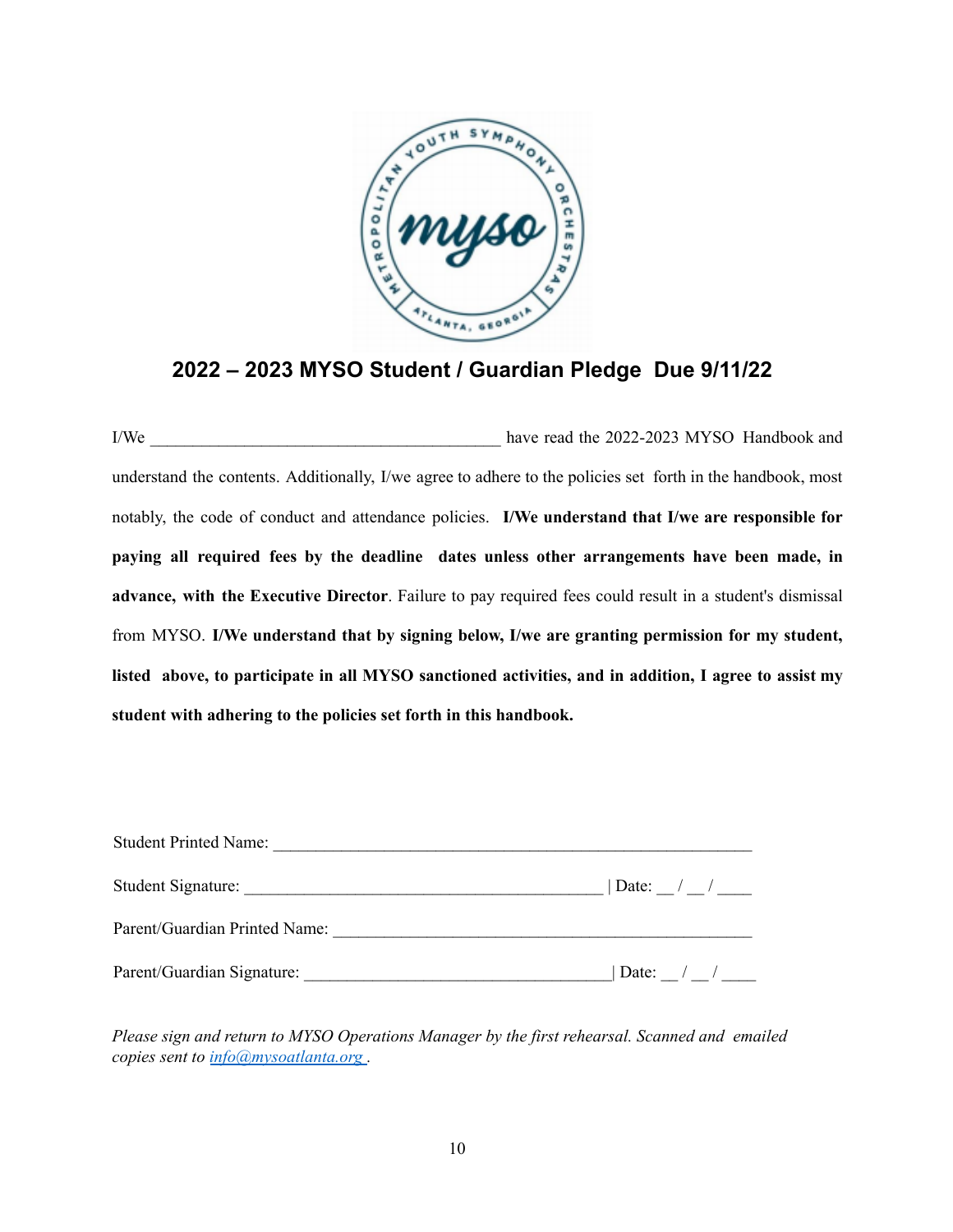

**MYSO Atlanta 2022 – 2023 Photo Release Form Due 9/11/22**

I hereby grant the Metropolitan Youth Symphony Orchestras of Atlanta permission to use my likeness in photographs, videos, and other digital media ("Photos") in any and all of its publications, including web- based publications. Additionally, I waive any right to any payment of consideration, royalties or other compensation that could arise or be related to the use of any Photos.

I understand and agree that all Photos will become the property of Metropolitan Youth Symphony Orchestras of Atlanta and will not be returned.

I hereby irrevocably authorize the Metropolitan Youth Symphony Orchestras of Atlanta to edit, alter, copy, exhibit, publish, or distribute these Photos for any lawful purpose. In addition, I waive any right to inspect or approve the finished product wherein my likeness appears. I hereby hold harmless, release, and forever discharge the Metropolitan Youth Symphony Orchestras of Atlanta from all claims, demands, and causes of action which I, my heirs, representatives, executors, administrators, or any other persons acting on my behalf or on behalf of my estate have or may have in any way related to MYSO's use of Photos.

#### **I HAVE READ AND UNDERSTAND THE ABOVE PHOTO RELEASE. I AFFIRM THAT I AM AT LEAST 18 YEARS OF AGE, OR, IF I AM UNDER 18 YEARS OF AGE, I HAVE OBTAINED THE REQUIRED CONSENT OF A PARENT/GUARDIAN, AS EVIDENCED BY THE SIGNATURES BELOW.**

| Student Printed Name:                                                                       |                                 |
|---------------------------------------------------------------------------------------------|---------------------------------|
|                                                                                             |                                 |
| If under 18, a parent/guardian must also sign below:                                        |                                 |
|                                                                                             | $\vert$ Date: $\vert$ / $\vert$ |
| Please sign and return to MYSO Operations Manager by the first rehearsal. Scanned and email |                                 |

*Please sign and return to MYSO Operations Manager by the first rehearsal. Scanned and emailed copies sent to info@mysoatlanta.org are preferable, however, hard copies may be submitted during check in for the first rehearsal.*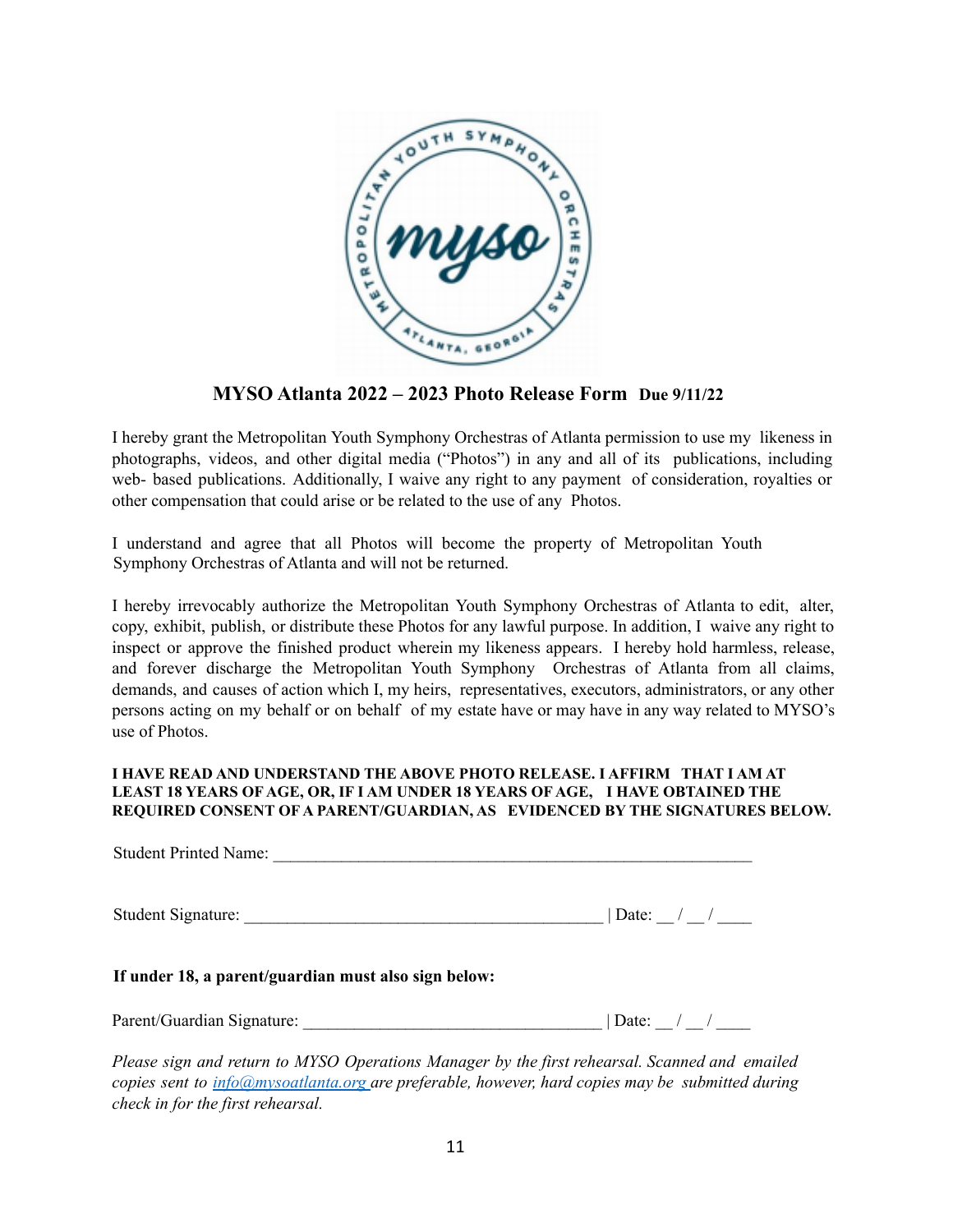### **MYSO Release of Liability, Agreement not to Sue, Indemnification, Hold Harmless Agreement Due 9/11/22**

We all know that these are uncertain times. The risks of COVID-19 and its transmission are not yet fully understood and not controlled. Even experts disagree as to how the virus spreads, and it remains difficult to determine whether anyone is infected with the virus or contagious at any time.

MYSO has no expertise as to COVID-19. MYSO is following expert recommendations, but it cannot ensure the safety of its students or their families from the risks of COVID-19. MYSO is willing to provide in-person coaching and rehearsals only if you and your student are willing to agree to accept any risk of contracting COVID-19 and to hold MYSO, and its officers, Board Members, agents (including, without limitation, those who own and/or operate rehearsal and concert venues), servants, employees, contractors, and their agents, successors, and assigns harmless for any transmission of COVID-19 related, in any way whatsoever, to MYSO coaching, rehearsals, and performances.

While MYSO takes the safety of its students and their families very seriously, and abides by safety and sanitation initiatives, MYSO cannot guarantee that any of these measures will completely protect your student, family, or household from COVID-19. In partial consideration for MYSO's provision of services, by signing below, you agree to accept all responsibility for the risk that your student and any member(s) of your family or household may contact COVID-19 at a MYSO in-person rehearsal or performance.

NOW THEREFORE, I agree that should my student, or any member of my family or household contract COVID-19, I agree to indemnify and hold MYSO, its officers, Board Members, agents, servants, employees, contractors, and their agents, successors, and assigns harmless from any and all claims for damages should any COVID-19 infection occur in any way related to in-person services, including, without limitation, coaching, rehearsals, or performances related, in any way, to MYSO.

I further agree that I will not file, nor cause to be filed, nor participate in any legal action against MYSO, its Board Members, agents, servants, employees, or any other person who may be in any way connected with coaching or rehearsal services or performances by MYSO, including, but not limited to MYSO's employees, agents, associates, or Board Members, for injuries and/or death as a result of my student or any member of my family or household contracting COVID-19.

I agree that if I take any steps to make a claim for damages against MYSO, its Board, agents, employees, or any other released parties arising out of my student's rehearsals, coaching, concerts, or other services related in any way to MYSO, I shall be obligated to pay all attorneys' fees and costs incurred by any and all parties as a result of such claim.